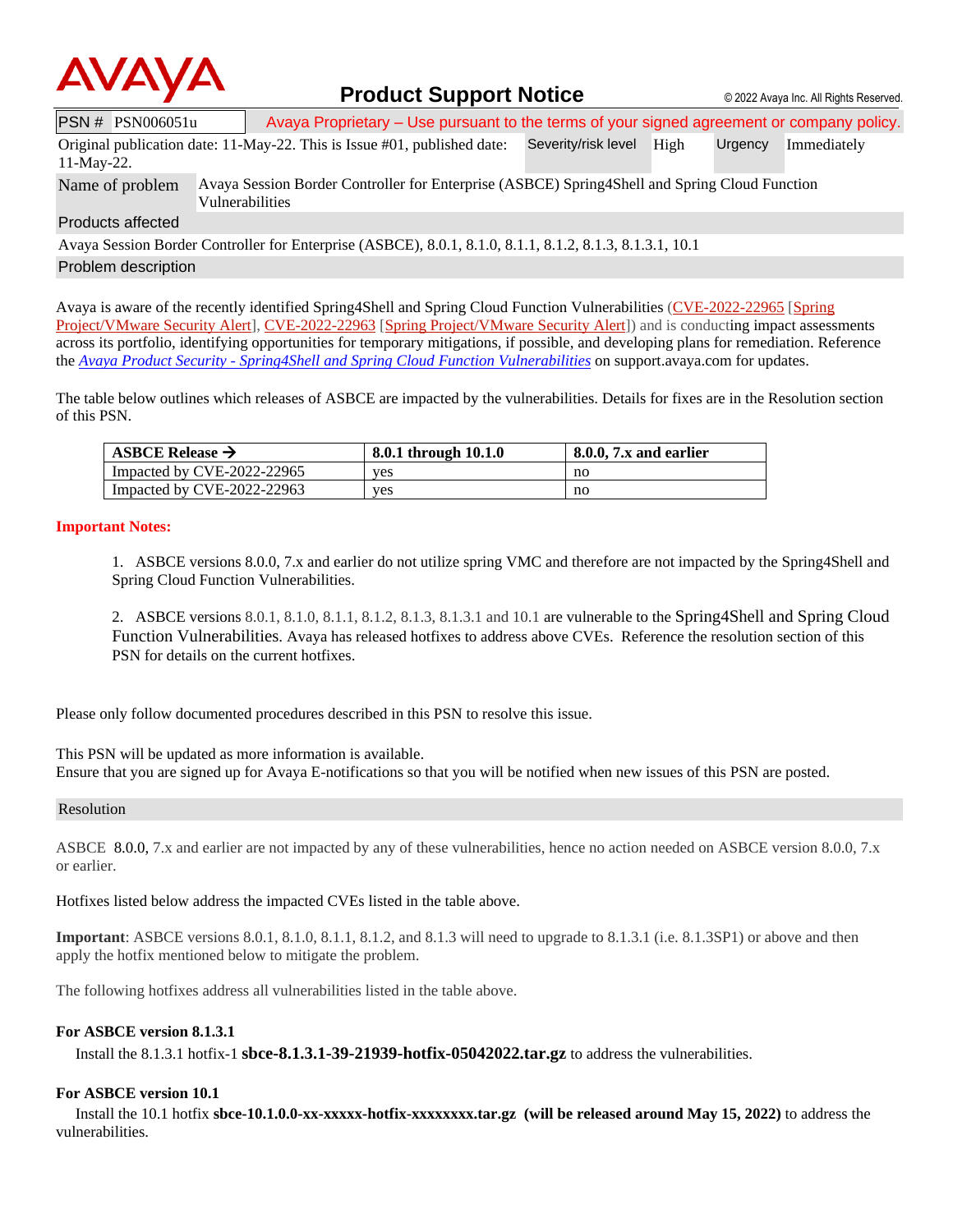Details on PLDS download IDs and installation instructions for the above four hotfixes are located in the **Patch Notes** section of this PSN.

Workaround or alternative remediation

N.A.

## Remarks

PSN Revision History: Issue 1 – May 11, 2022: Initial publication

## **Patch Notes**

The information in this section concerns the patch, if any, recommended in the Resolution above.

Backup before applying the patch

Take a backup of ASBCE and save it on an external storage

Download

Download the patch from https://plds.avaya.com

## **ASBCE version 8.1.3.1**

 **PLDS Download ID:** SBCE0000307 **Patch Name:** sbce-8.1.3.1-39-21939-hotfix-05042022.tar.gz **Md5sum**: e891568a7bfdc0b0300a2ed3cd389f2e

## **ASBCE version 10.1.0.0 (will be released around May 15, 2022)**

**PLDS Download ID:** SBCExxxxxxxx

Patch Name: sbce-10.1.0.0-xx-xxxxx-hotfix-xxxxxxxxxx.tar.gz **Md5sum**: xxxxxxxxxxxx

| Patch install instructions                                                            | Service-<br>interrupting?<br>Yes |
|---------------------------------------------------------------------------------------|----------------------------------|
| Important: Install the patch during a maintenance window to avoid service disruption. |                                  |

Install the patch over the SBCE and EMS.

Note: For HA SBCE, install the patch on EMS first, then install the patch on the secondary SBCE and perform failover. Later, install the patch on new Secondary SBCE.

## **For ASBCE version 8.1.3.1**

Install the hotfix **sbce-8.1.3.1-39-21939-hotfix-05042022.tar.gz** to address the vulnerabilities

## **For ASBCE version 10.1.0**

 Install the hotfix **sbce-10.1.0.0-xx-xxxxx-hotfix-xxxxxxxx-xxxxx.tar.gz (will be released around May 15, 2022)** to address the vulnerabilities

### **Install instructions:**

 Stop the application using command "/etc/init.d/ipcs-init stop" and please wait for all the process to be stopped.

 Note: Following is the install procedure for 8.1.3.1 patch. 10.1 patch installation procedure is similar, just replace the file/directory name accordingly.

1. Copy the tar file "sbce-8.1.3.1-39-21939-hotfix-05042022.tar.gz" to /home/ipcs directory.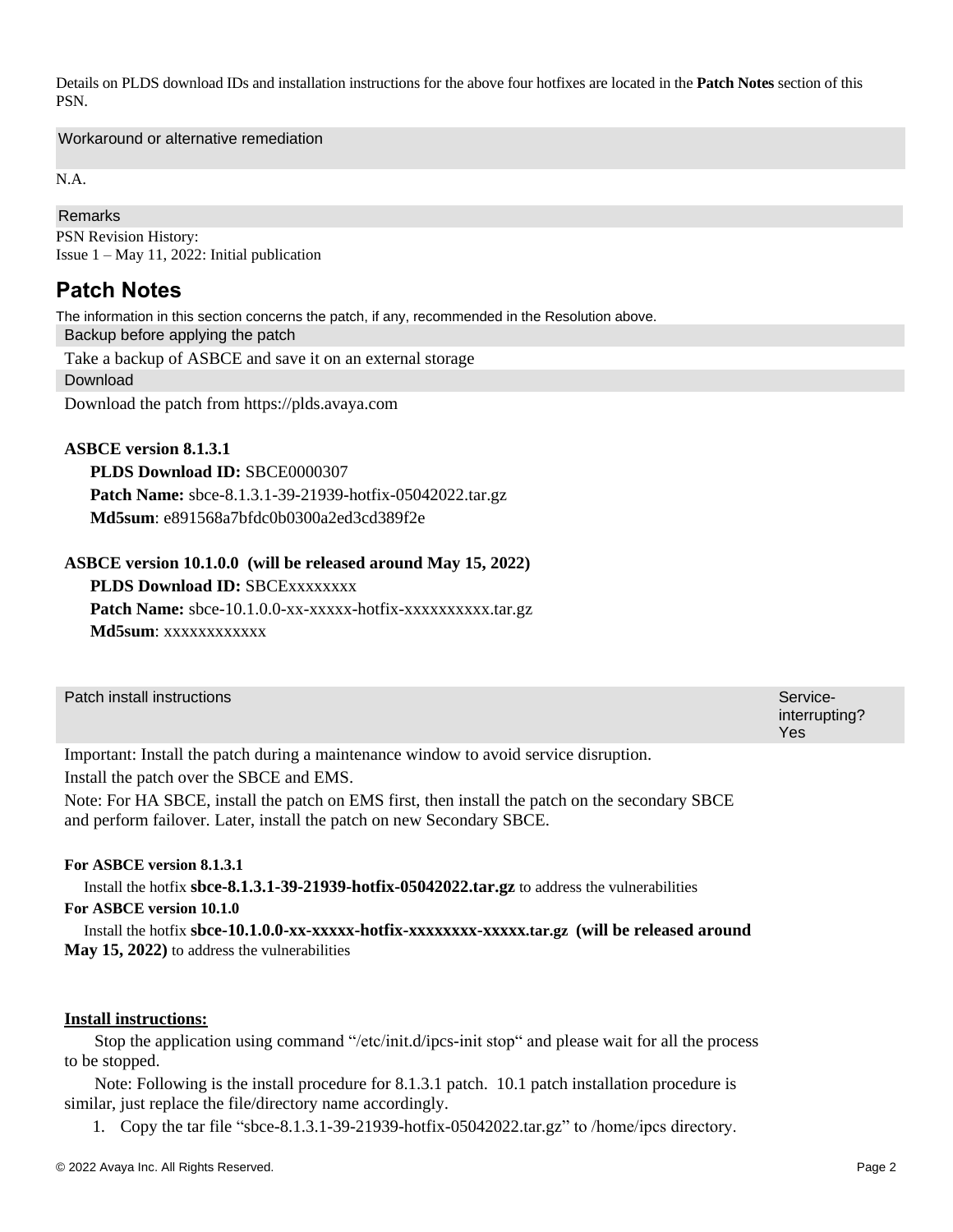- 2. Login to the CLI of SBCE as user ipcs.
- 3. Switch user to root with the command: su root
- 4. Change directory to /home/ipcs with the command: cd /home/ipcs
- 5. Verify md5sum of the patch file matches with the md5sum on PLDS i.e. e891568a7bfdc0b0300a2ed3cd389f2e
	- Command: md5sum sbce-8.1.3.1-39-21939-hotfix-05042022.tar.gz
- 6. Untar the patch tar file #tar -zxvf sbce-8.1.3.1-39-21939-hotfix-05042022.tar.gz
- 7. Go to directory sbce-8.1.3.1-39-21939-hotfix-05042022 #cd sbce-8.1.3.1-39-21939-hotfix-05042022
- 8. To apply the patch , run below command #sh install\_hotfix.sh
- 9. After applying the patch, system must be rebooted. # reboot

## **Verfication**

Verification instruction:

User can verify with the following CLI command:

```
find / -name spring-webmvc-*.jar
```
This will show a list of Spring MVC JAR files, which should show the following if the patch is applied:

```
[root@SBC ~]# find / -name spring-webmvc-*.jar
/usr/local/ipcs/web/cli/lib/spring-webmvc-5.3.19.jar
/usr/local/ipcs/web/gui/WEB-INF/lib/spring-webmvc-5.3.19.jar
/usr/local/ipcs/web/api/WEB-INF/lib/spring-webmvc-5.3.19.jar
```
If the Spring MVC version is 5.3.19 or above, then the patch is applied. Also note, this patch should be applied to every device, EMS, SBCE, or SingleBox.

## Failure

Contact Technical Support. Patch uninstall instructions

Note: For HA SBCE's, uninstall the patch first on secondary SBCE, and perform failover. Later, uninstall the patch on the new Secondary SBCE.

Important: Make sure to uninstall the patch during a maintenance window to avoid service disruption.

- 1. Login to the CLI of SBCE's as user ipcs.
- 2. Switch user to root:

 $su - root$ 

- 3. Go to directory sbce-8.1.3.1-39-21939-hotfix-05042022 #cd sbce-8.1.3.1-39-21939-hotfix-05042022
- 4. 4. To remove the patch, run below command #sh remove\_hotfix.sh
- 5. After removing the patch, system must be rebooted. # reboot